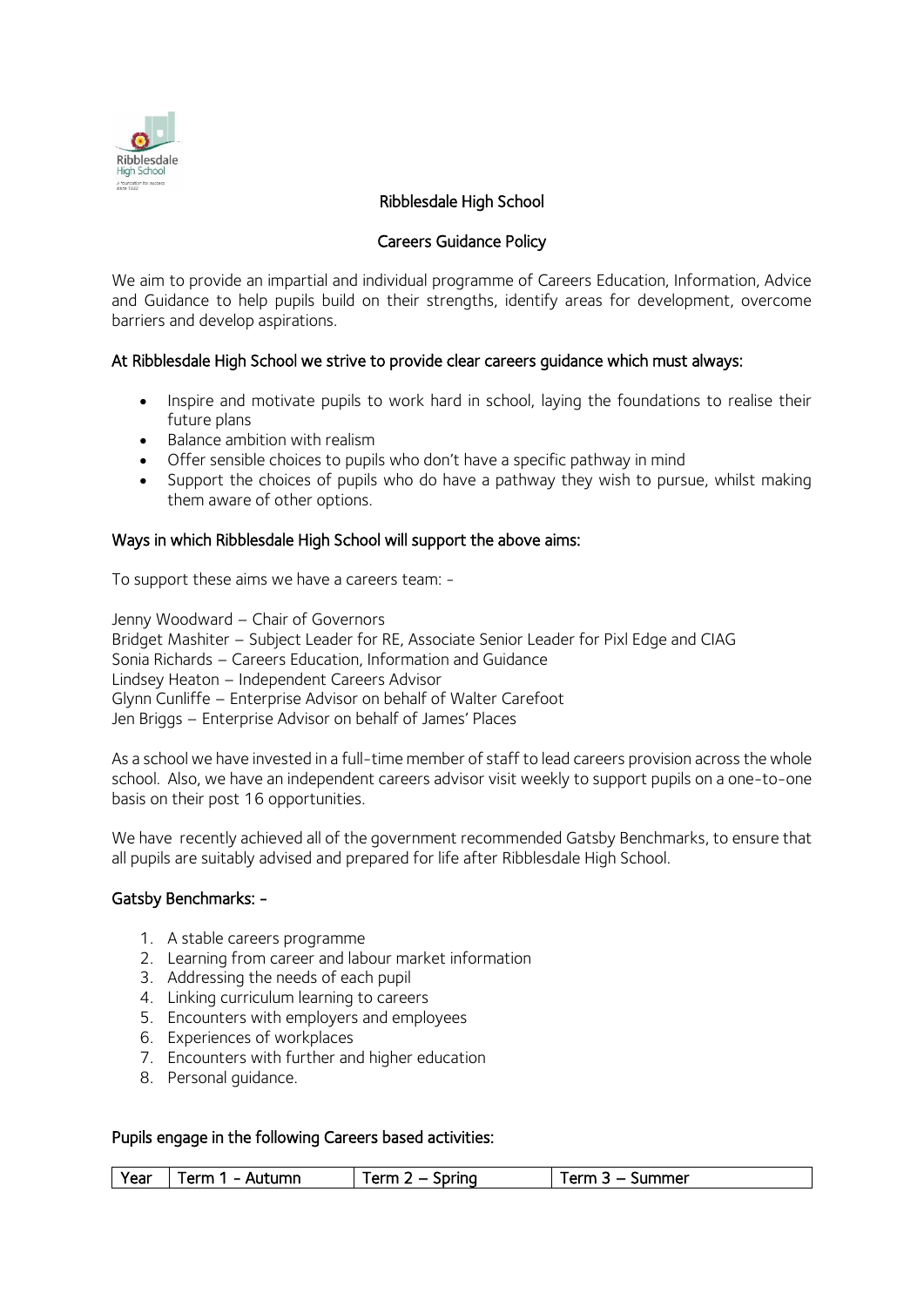| 7 | PSHCE - Introduction to  | Science<br>Week<br>$\equiv$ | <b>Enrichment Activities</b> |
|---|--------------------------|-----------------------------|------------------------------|
|   | enterprise and concept   | demonstrations<br>from      |                              |
|   | of career pathways.      | industries around STEM      |                              |
|   | Challenging<br>career    | based subjects.             |                              |
|   | stereotypes and raising  |                             |                              |
|   | aspirations.             |                             |                              |
|   |                          |                             |                              |
|   | Harvest<br>Festival      |                             |                              |
|   | working<br>with<br>local |                             |                              |
|   | charities.               |                             |                              |
|   |                          |                             |                              |
|   |                          |                             |                              |
|   | Ideas Badge<br>- The     |                             |                              |
|   | Inspiring<br>Digital     |                             |                              |
|   | Enterprise<br>Award,     |                             |                              |
|   | known as iDEA, is an     |                             |                              |
|   | international            |                             |                              |
|   | programme that helps     |                             |                              |
|   | develop<br>and           |                             |                              |
|   | demonstrate<br>digital,  |                             |                              |
|   | enterprise<br>and        |                             |                              |
|   | employability skills     |                             |                              |
| 8 | PSHCE - Tackling age     | Science<br>Week<br>$\equiv$ | <b>Enrichment Activities</b> |
|   | and<br>disability        | from<br>demonstrations      |                              |
|   | discrimination in the    | industries around STEM      |                              |
|   | workplace.               | based subjects.             |                              |
|   |                          |                             |                              |
|   | Enterprise Day - Pupils  |                             |                              |
|   | engage in enterprise     |                             |                              |
|   | activities.              |                             |                              |
|   |                          |                             |                              |
|   | Year 8 Careers Fair -    |                             |                              |
|   | guest speakers from      |                             |                              |
|   | local<br>companies,      |                             |                              |
|   | complete<br>the<br>"buzz |                             |                              |
|   | quiz" on Icould to find  |                             |                              |
|   | out your strengths and   |                             |                              |
|   | what makes you tick,     |                             |                              |
|   | research careers         |                             |                              |
| 9 | Pupils are introduced to | National Careers Week -     | <b>Enrichment Activities</b> |
|   | START Profile, a careers | Guest speakers from local   |                              |
|   | database to support      | employers,<br>colleges,     |                              |
|   | option<br>choices<br>and | universities and training   |                              |
|   | identify<br>career       | providers.                  |                              |
|   | pathways.                |                             |                              |
|   |                          |                             |                              |
|   | Year 9 Careers Fair -    | Science<br>Week             |                              |
|   | quest speakers from      | demonstrations<br>from      |                              |
|   | local<br>companies,      | industries around STEM      |                              |
|   | complete the "buzz       | based subjects              |                              |
|   | quiz" on Icould to find  |                             |                              |
|   | out your strengths and   |                             |                              |
|   | what makes you tick,     |                             |                              |
|   | research careers, match  |                             |                              |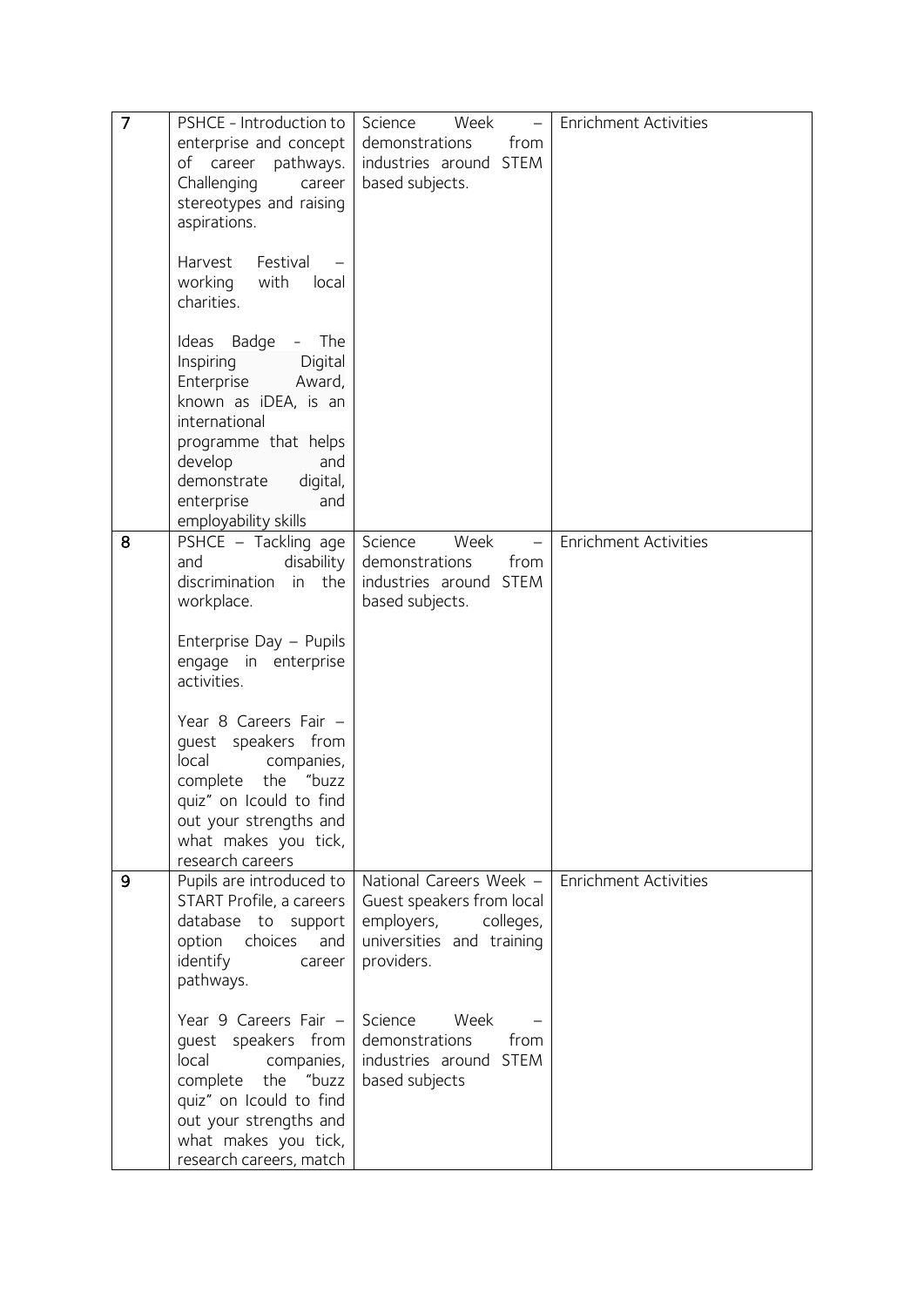|    | subjects to careers to<br>support options                                                                                               |                                                                                                                         |                                                                 |
|----|-----------------------------------------------------------------------------------------------------------------------------------------|-------------------------------------------------------------------------------------------------------------------------|-----------------------------------------------------------------|
|    | PSHCE - Identifying                                                                                                                     |                                                                                                                         |                                                                 |
|    | learning strengths and<br>setting goals as part of                                                                                      |                                                                                                                         |                                                                 |
|    | GCSE<br>options<br>the<br>process. Understanding                                                                                        |                                                                                                                         |                                                                 |
|    | careers and future<br>aspirations.                                                                                                      |                                                                                                                         |                                                                 |
| 10 | Time<br>Form<br>$\bar{\mathcal{L}}$<br>Introduction<br>to<br>employability skills and<br>H & S in the workplace.                        | PSHCE - Preparation for<br>work<br>experience<br>and<br>interview.                                                      | 1-week work experience with a<br>local employer.                |
|    | Introduction to career<br>pathways<br>by                                                                                                | National Careers Week -<br>Guest speakers from local<br>employers, colleges,                                            | Option to participate in the Duke<br>of Edinburgh Award.        |
|    | completing tasks using<br>Start profile.                                                                                                | universities and training<br>providers.                                                                                 | Enrichment Activities.                                          |
|    |                                                                                                                                         | Science<br>Week<br>demonstrations<br>from<br>industries around STEM<br>based subjects.                                  |                                                                 |
|    |                                                                                                                                         | Opportunity to attend the<br>"Big Bang" event<br>at<br>Birmingham.                                                      |                                                                 |
| 11 | 11<br>welcome<br>Year<br>evening - information<br>on career pathways,<br>colleges<br>and<br>sixth<br>forms.                             | National Careers Week -<br>Guest speakers from local<br>employers, colleges,<br>universities and training<br>providers. | Option to participate<br>in<br>the<br>National Citizen Service. |
|    | PSHCE -<br>Understanding college<br>application process and<br>plans beyond school.<br>Skills for employment<br>and career progression. | Science Week<br>demonstrations<br>from<br>industries around STEM<br>based subjects                                      |                                                                 |
|    | Begin Progress File and<br>careers action<br>plan<br>using Start Profile.                                                               |                                                                                                                         |                                                                 |
|    | Colleges, Sixth Forms<br>and Training Providers<br>school<br>visit<br>during<br>assemblies. Live Q & A<br>with the above weekly.        |                                                                                                                         |                                                                 |

At Ribblesdale we work closely with local employers, universities, colleges, training providers and sixth forms. This ensures pupils are given opportunities to have meaningful encounters with employers,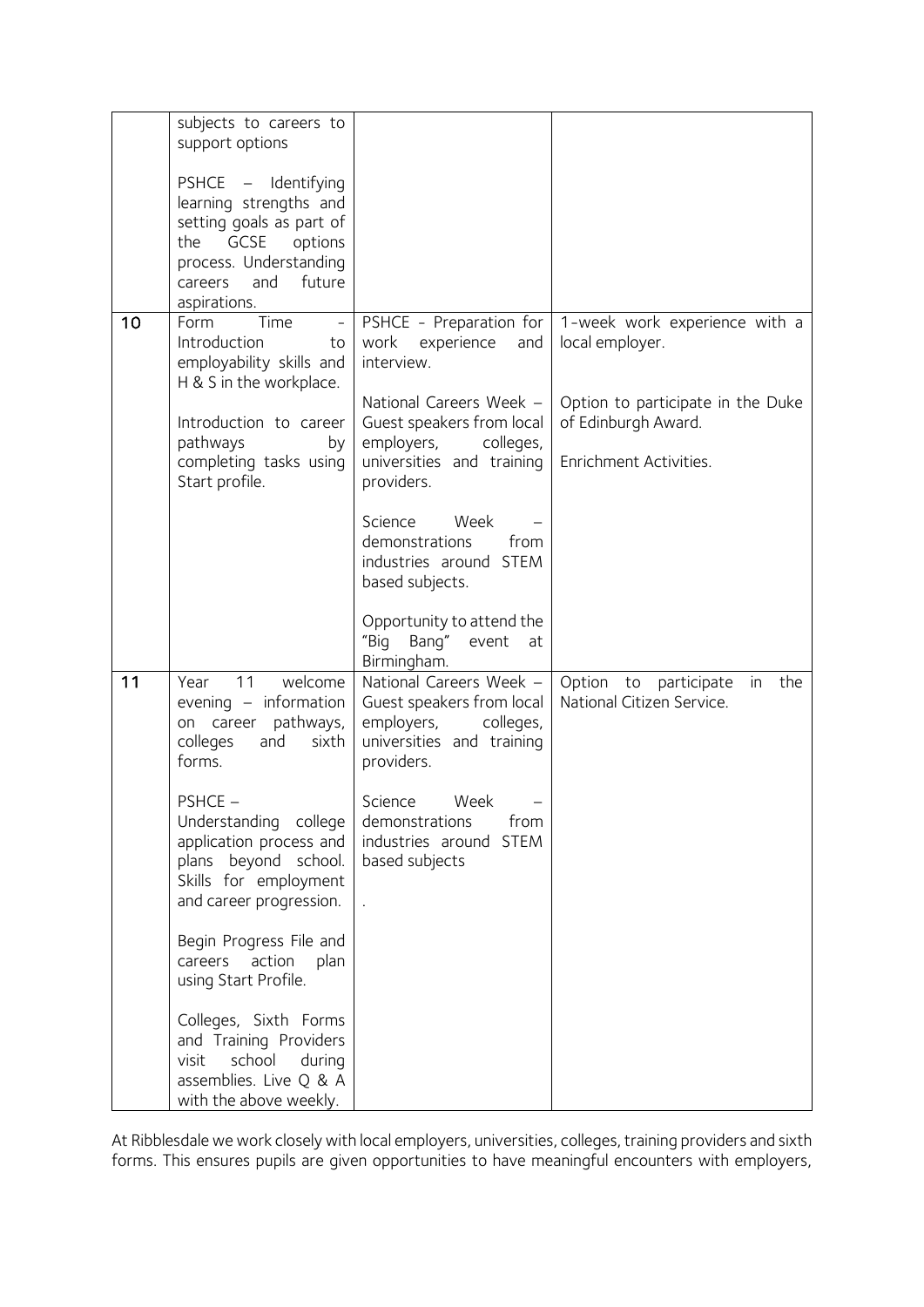further education and universities. We also aim to embed careers into the curriculum particularly in STEM subjects.

## Careers websites and further information for pupils

You are encouraged to take responsibility for your future choices and to start reaching and planning your future. You should think about the following;

- Self-Awareness- where am I now?
- Career exploration- where do I want to be?
- Career management- how do I get there?

You should use a range of websites to develop your knowledge and understanding of your post-16 career pathway. Use the links below to help with your research.

#### General Careers Advice

[https://nationalcareersservice.direct.gov.uk/](https://www.google.com/url?q=https://nationalcareersservice.direct.gov.uk/&sa=D&ust=1542121173541000) [https://www.careersbox.co.uk/](https://www.google.com/url?q=https://www.careersbox.co.uk/&sa=D&ust=1542121173541000) [https://www.gov.uk/browse/education](https://www.google.com/url?q=https://www.gov.uk/browse/education&sa=D&ust=1542121173542000) <https://careermap.co.uk/> [http://prospects.co.uk/](https://www.google.com/url?q=http://prospects.co.uk/&sa=D&ust=1542121173542000) [https://icould.com/](https://www.google.com/url?q=https://icould.com/&sa=D&ust=1542121173544000) [https://careermap.co.uk/](https://www.google.com/url?q=https://careermap.co.uk/&sa=D&ust=1542121173545000) [https://successatschool.org/](https://www.google.com/url?q=https://successatschool.org/&sa=D&ust=1542121173545000) <https://www.startprofile.com/>

## A Levels

You may choose to study A Levels at a college or sixth form. The following links provide a wealth of information around A Levels as a post-16 pathways.

<https://www.ucas.com/further-education> [https://nationalcareersservice.direct.gov.uk/](https://www.google.com/url?q=https://nationalcareersservice.direct.gov.uk/&sa=D&ust=1542121173541000) [http://prospects.co.uk/](https://www.google.com/url?q=http://prospects.co.uk/&sa=D&ust=1542121173542000) <https://www.startprofile.com/>

## T Levels

T Levels are new courses which follow GCSEs and are equivalent to 3 A levels. These 2-year courses, which launched September 2020, have been developed in collaboration with employers and businesses so that the content meets the needs of industry and prepares students for work, further training or study. T Levels offer students a mixture of classroom learning and 'on-the-job' experience during an industry placement of at least 315 hours (approximately 45 days).

The following links provide a wealth of information around T Levels.

<https://www.gov.uk/government/publications/introduction-of-t-levels/introduction-of-t-levels> <https://www.tlevels.gov.uk/>

## Apprenticeships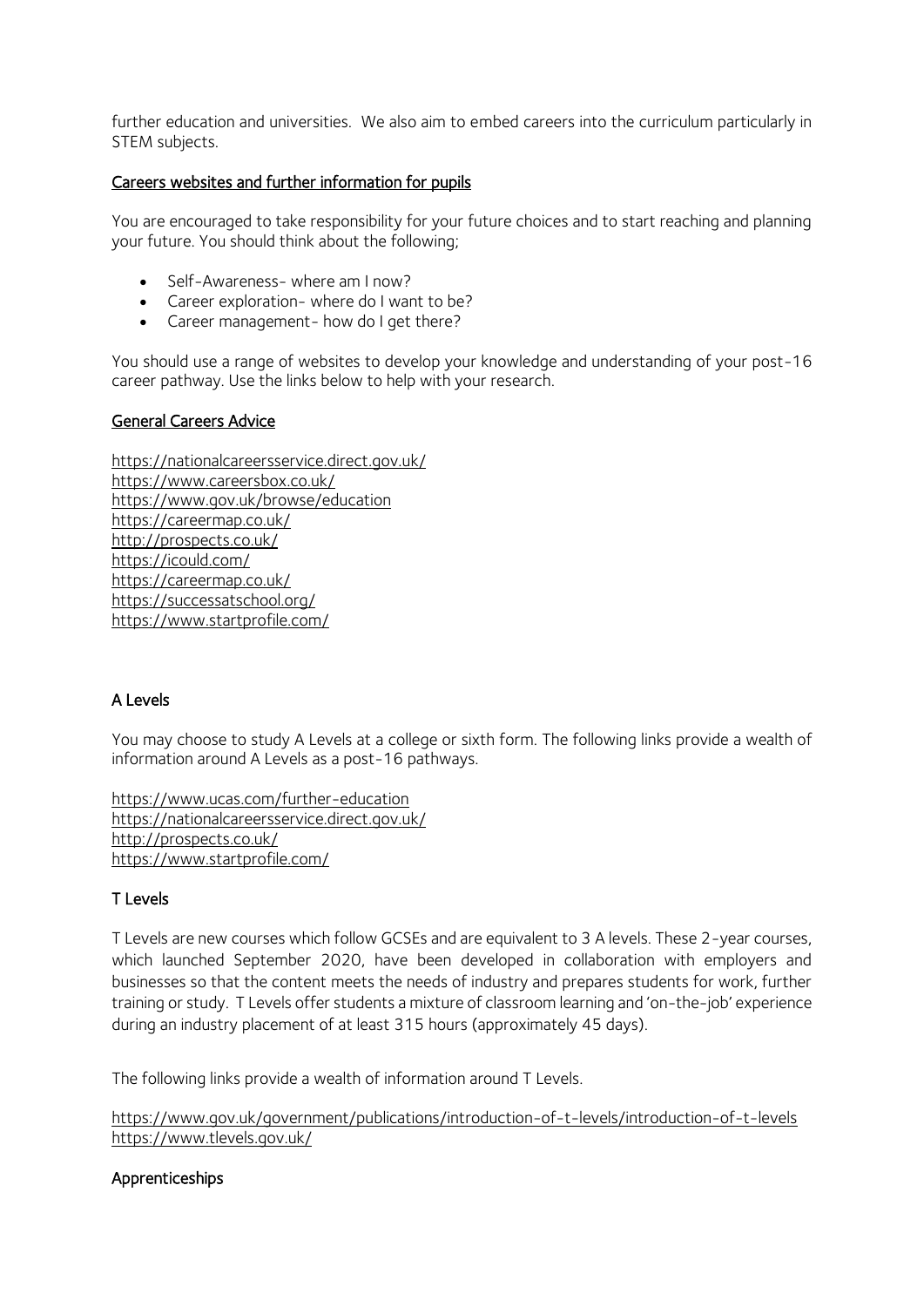More and more young people are choosing to further their careers through an apprenticeship and as an alternative to university. WHY? Because apprenticeships are very well supported by the government and employers as the best way for young people to get the skills and experience required for business.

Useful Links: -

<https://www.gov.uk/topic/further-education-skills/apprenticeships> <https://amazingapprenticeships.com/> <https://www.startprofile.com/>

## Armed Forces

You may choose to pursue a career with the Armed Forces. The links below are great place to start to gain further information.

#### [Army](https://www.army.mod.uk/careers/)

<https://www.army.mod.uk/careers/> [Army Foundation College- Harrogate](https://www.army.mod.uk/who-we-are/our-schools-and-colleges/afc-harrogate/)  <https://www.army.mod.uk/who-we-are/our-schools-and-colleges/afc-harrogate/> [Royal Air Force](https://www.raf.mod.uk/recruitment/)  [https://www.raf.mod.uk/recruitment/career-and](https://www.raf.mod.uk/recruitment/career-and-benefits?gclid=EAIaIQobChMI4prjt4WZ7QIVCJntCh2VGg4-EAAYASAAEgI3UfD_BwE)benefits?gclid=EAIaIOobChMI4prit4WZ7OIVCJntCh2VGg4-EAAYASAAEgI3UfD\_BwE [Royal Navy](https://www.royalnavy.mod.uk/)  <https://www.royalnavy.mod.uk/> [Royal Marines](https://www.royalnavy.mod.uk/our-organisation/the-fighting-arms/royal-marines)  <https://www.royalnavy.mod.uk/our-organisation/the-fighting-arms/royal-marines> [Welbeck Defence Sixth Form College](http://www.dsfc.ac.uk/Apply-Royal-Air-Force)  <http://www.dsfc.ac.uk/Apply-Royal-Air-Force> [Ministry of Defence](https://www.gov.uk/government/organisations/ministry-of-defence)  <https://www.gov.uk/government/organisations/ministry-of-defence>

## Labour Market Information

When looking at career pathways it is important to have a look at Labour Market Information. This will give you an idea of the economy, salary and availability. You can look at this using Start Profile. https://www.startprofile.com/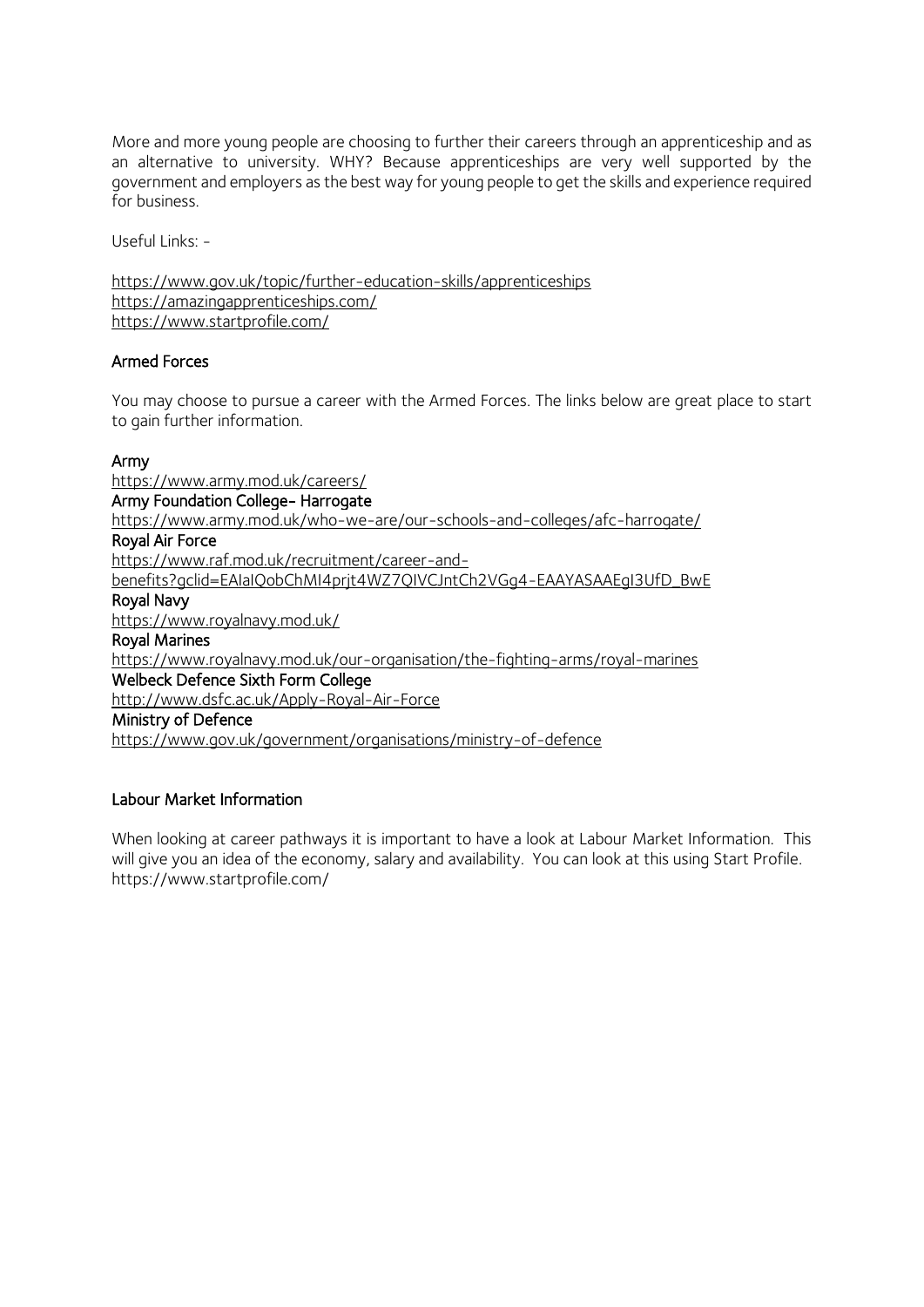

# Local Enterprise Advisor Link

Ribblesdale works in association with The Careers and Enterprise Company. We have 2 designated Local Enterprise Advisors who works alongside Miss Richards and to provide effective work and career experiences for young people.

Enterprise Advisers use their knowledge of the local business landscape to support the Headteacher or careers team to develop an effective careers plan and to create opportunities with their business contacts in the area for their school or college's pupils.

For further information on careers please contact: - Sonia Richards – Careers Education, Information and Guidance Email – [srichards@ribblesdale.org](mailto:srichards@ribblesdale.org) Telephone – 01200 422563

## Provider Access Policy

This policy statement sets out the school's arrangements for managing the access of providers to pupils at the school for the purpose of giving them information about the provider's education or training offer. This complies with the school's legal obligations under Section 42B of the Education Act 1997.

## Pupil entitlement

All pupils in years 8-13 are entitled:

• to find out about technical education qualifications and apprenticeships opportunities, as part of a careers programme which provides information on the full range of education and training options available at each transition point

• to hear from a range of local providers about the opportunities they offer, including technical education and apprenticeships – through options events, assemblies and group discussions and taster events